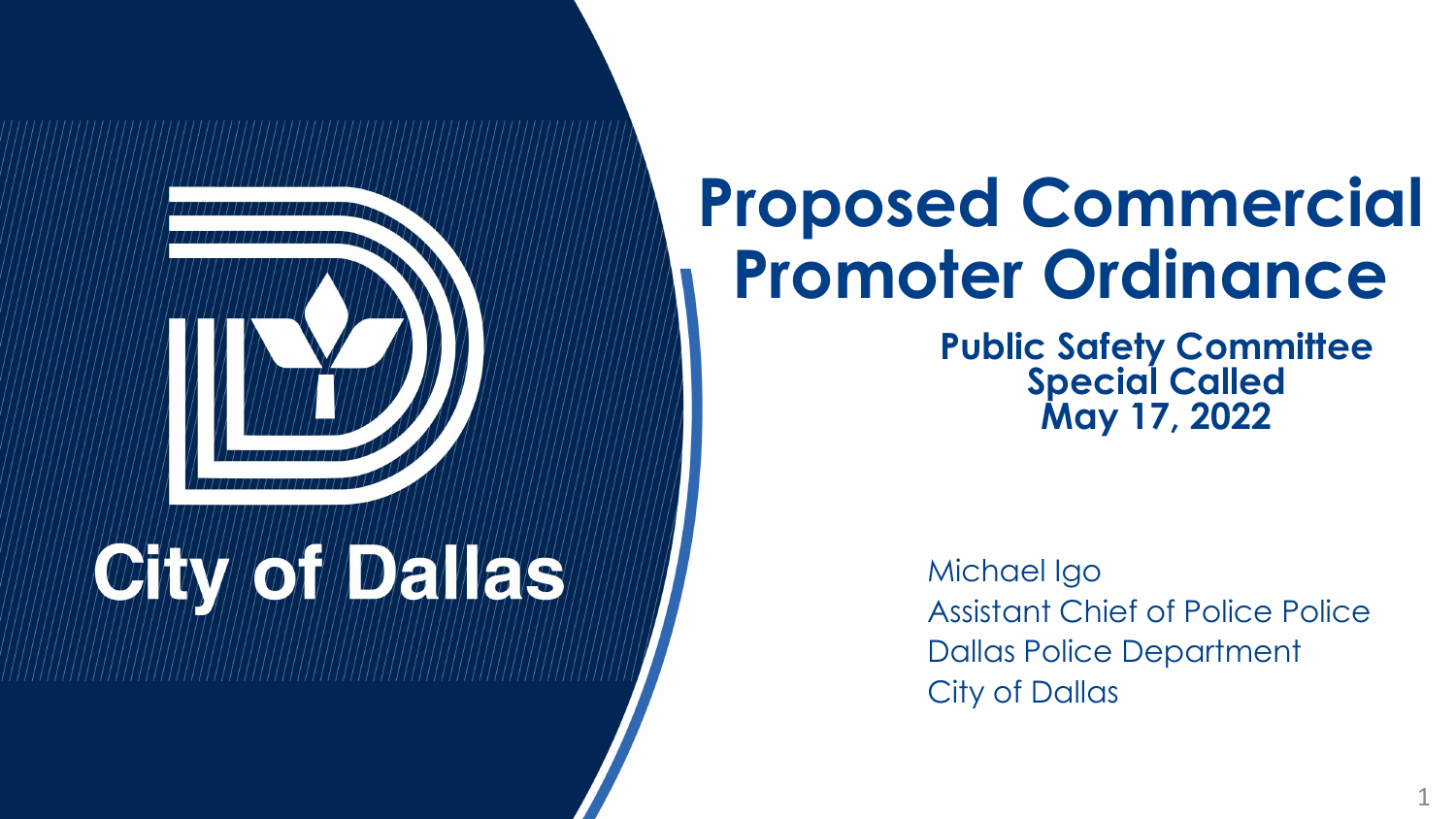# **Commercicion Promotis III Propiso de La Campanación de La Com**



- Purpose
- Permitted Event Chapter 42A.
- Commercial Promoter Ordinance Overview
- Next Steps

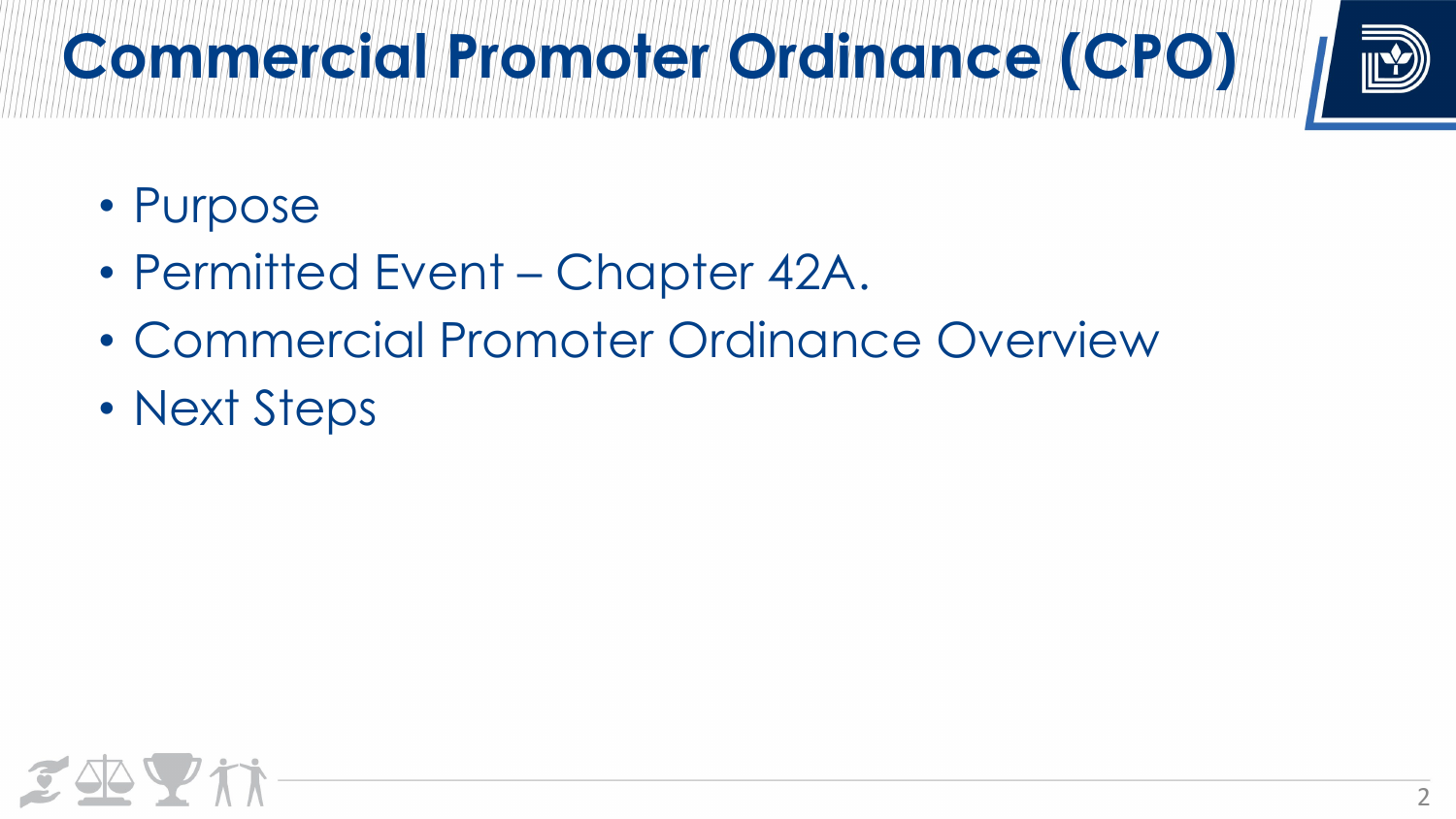### **Prunotose**



- Commercial Promoter Ordinance discussion May 9th, Public Safety Committee
- Continued discussions with external stakeholders and revisions to existing draft
- Solicit feedback from the community to include in final draft revisions

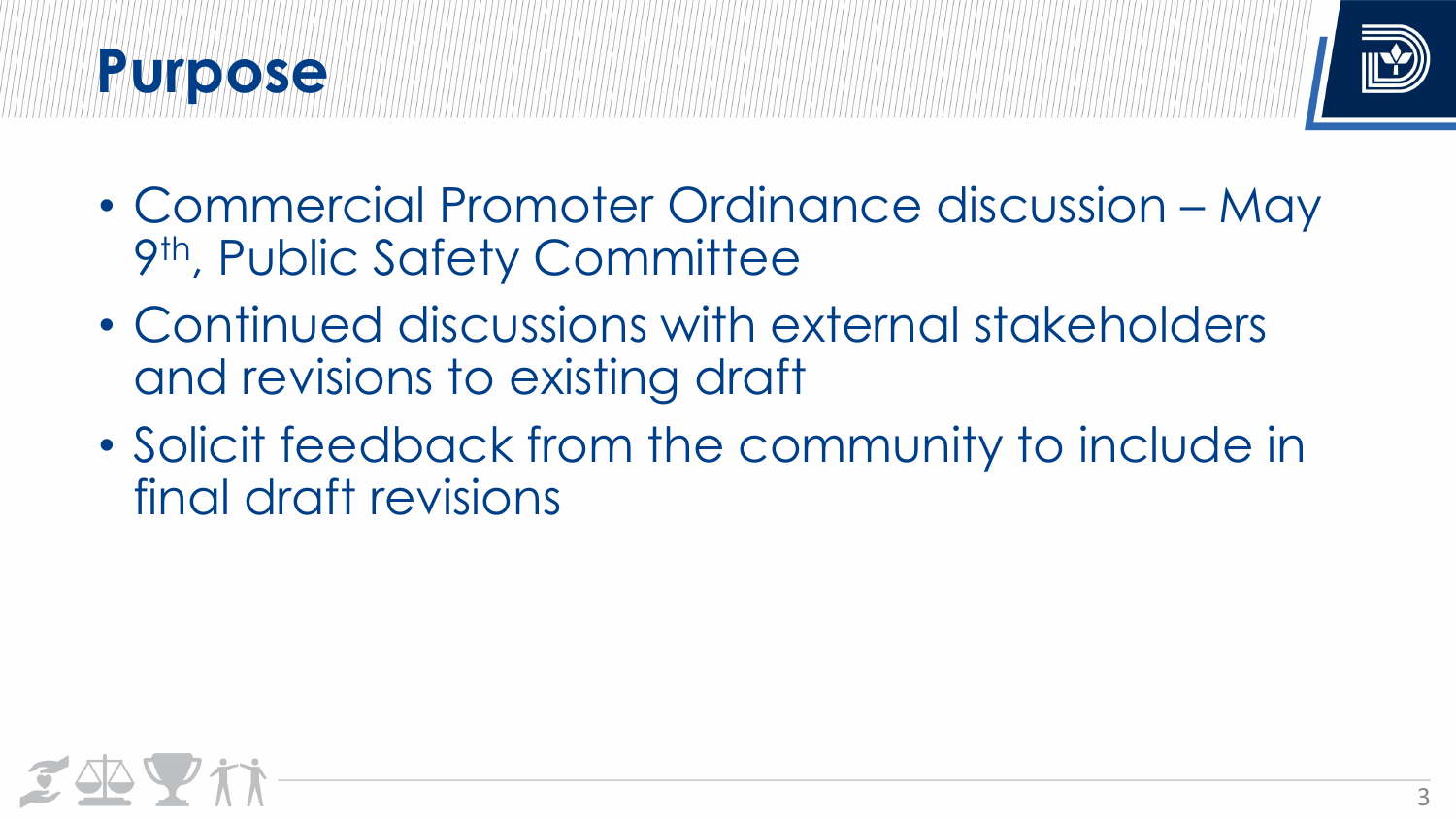### **Plening Hitler Colley Crit**



- Permitted Event Any event that:
	- Requires special event permit under Chapter 42A.
	- Occurs on City-owned property or City-owned facility and has an executed agreement or contract with the City for its use.
	- Occurs in a location with a valid specific use permit and a certificate of occupancy for a use that allows the event.

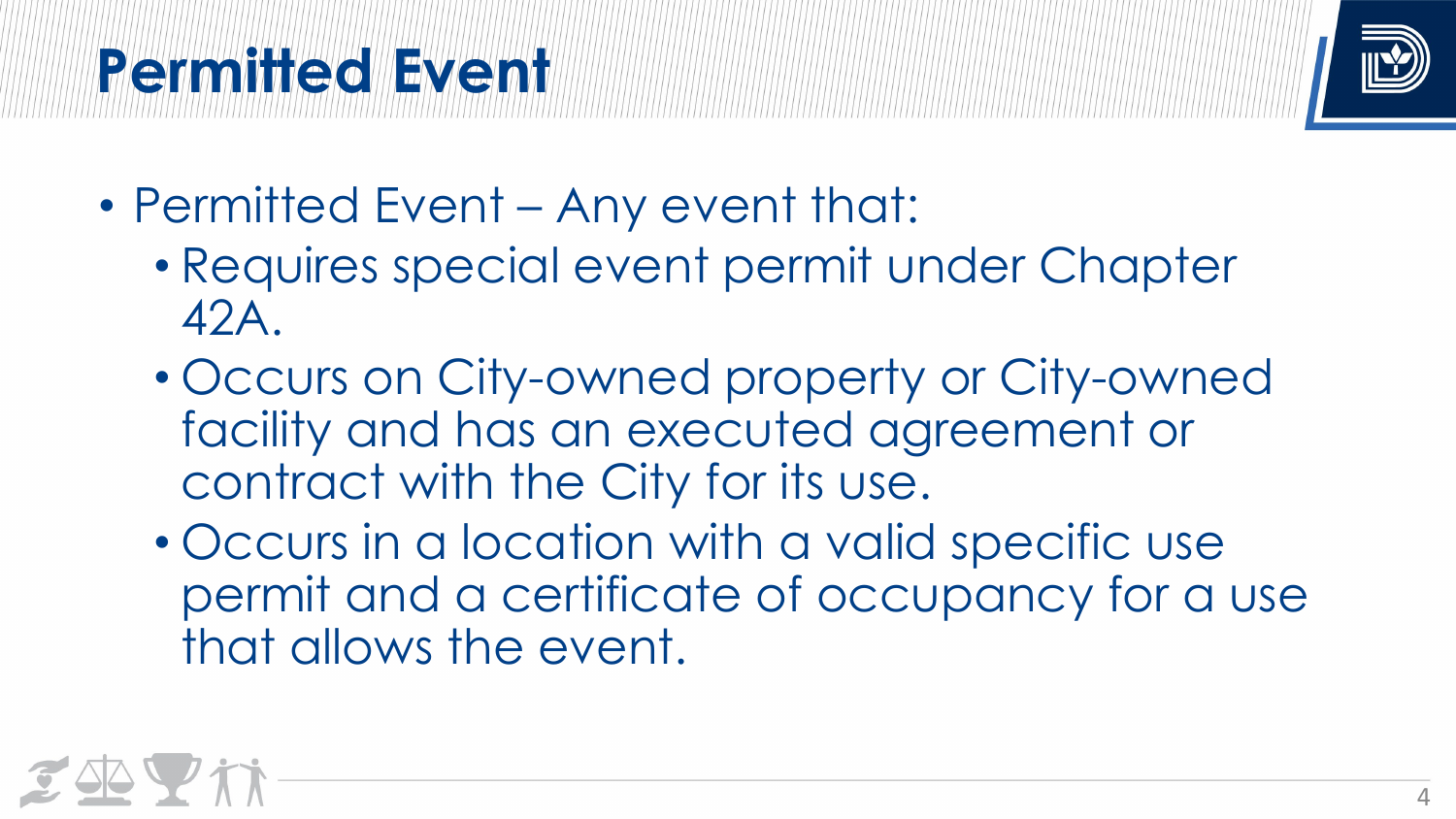#### **Commercial Promoter Ordinance (CPO) Overview**



- Establish standards for the operation of promoted events in a way that provides protection for the public attending promoted events that do not receive permits or oversight through other city processes.
- Commercial Promoter Person engaged in commercial promotion.
- Commercial Promotion Advertisement by any means for a promoted event other than a permitted event.
- Promoted Event Indoor or outdoor event of public nature that is not a permitted event.
	- Music shows, concerts, outdoor activities, theatrical or other performances and;
	- Fees charged to vendors or public for admission or participation.
	- Venue Operator Person with control over a location and property
- A promoted event does not include an event that is produced for the benefit of or by a registered 501 (c)(3) organization under 26 C.F.R.

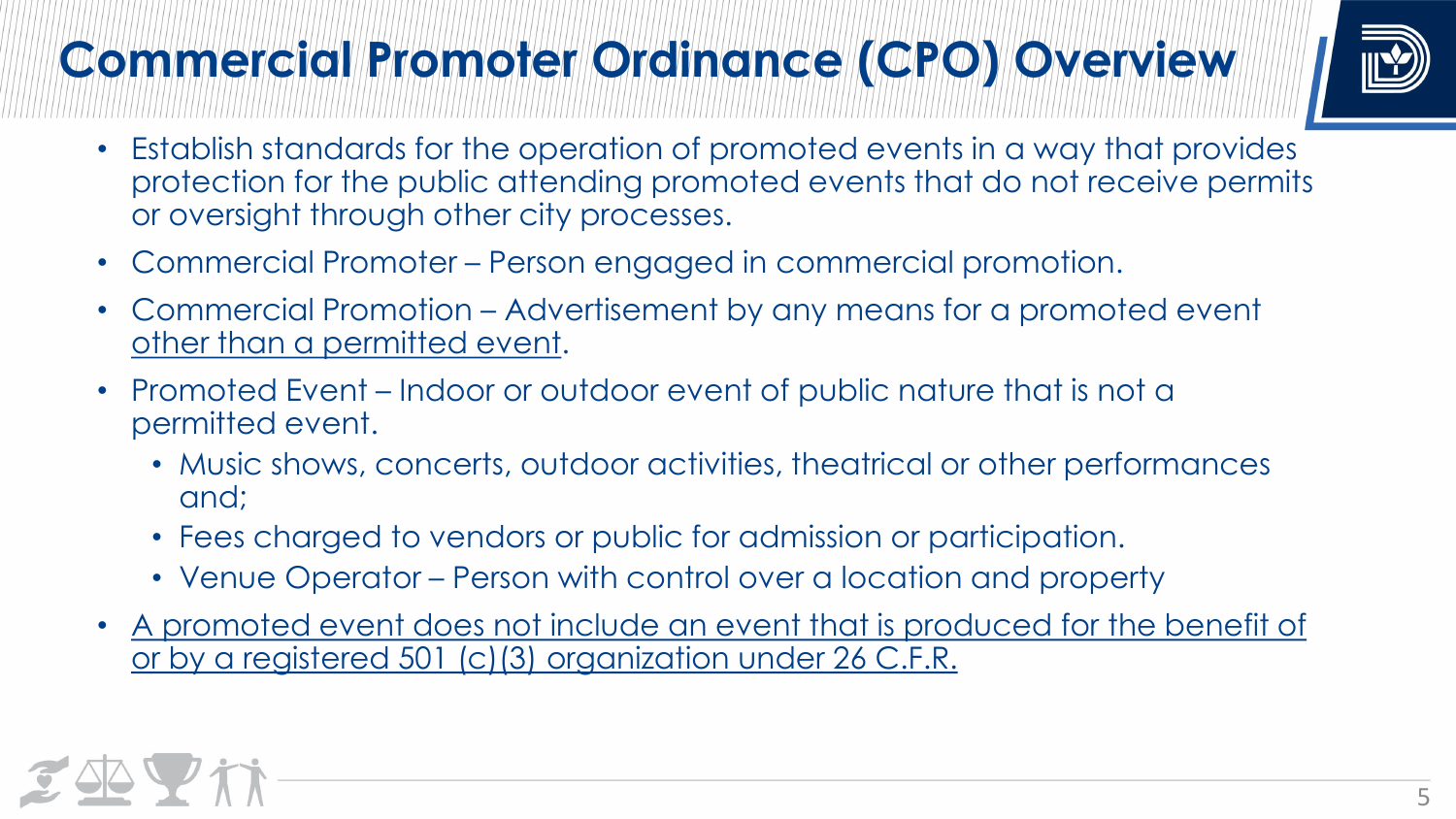## **COUR OF CONTINUES OF**



- Must register with the City as a Commercial Promoter (Office of Special Events)
- Safety Plan required Promoted events must include an approved safety plan.
	- General Safety Plan Serves as the safety plan for promoted events at the venue specified in the plan.
	- Event-Specific Safety Plan Required when a venue does not have a General Safety plan on file or if a promoted event type deviates from the General Safety plan on file.
		- May only serve as safety plan for promoted event specified by date, time, and location.
- Safety Plan requirements are listed in the ordinance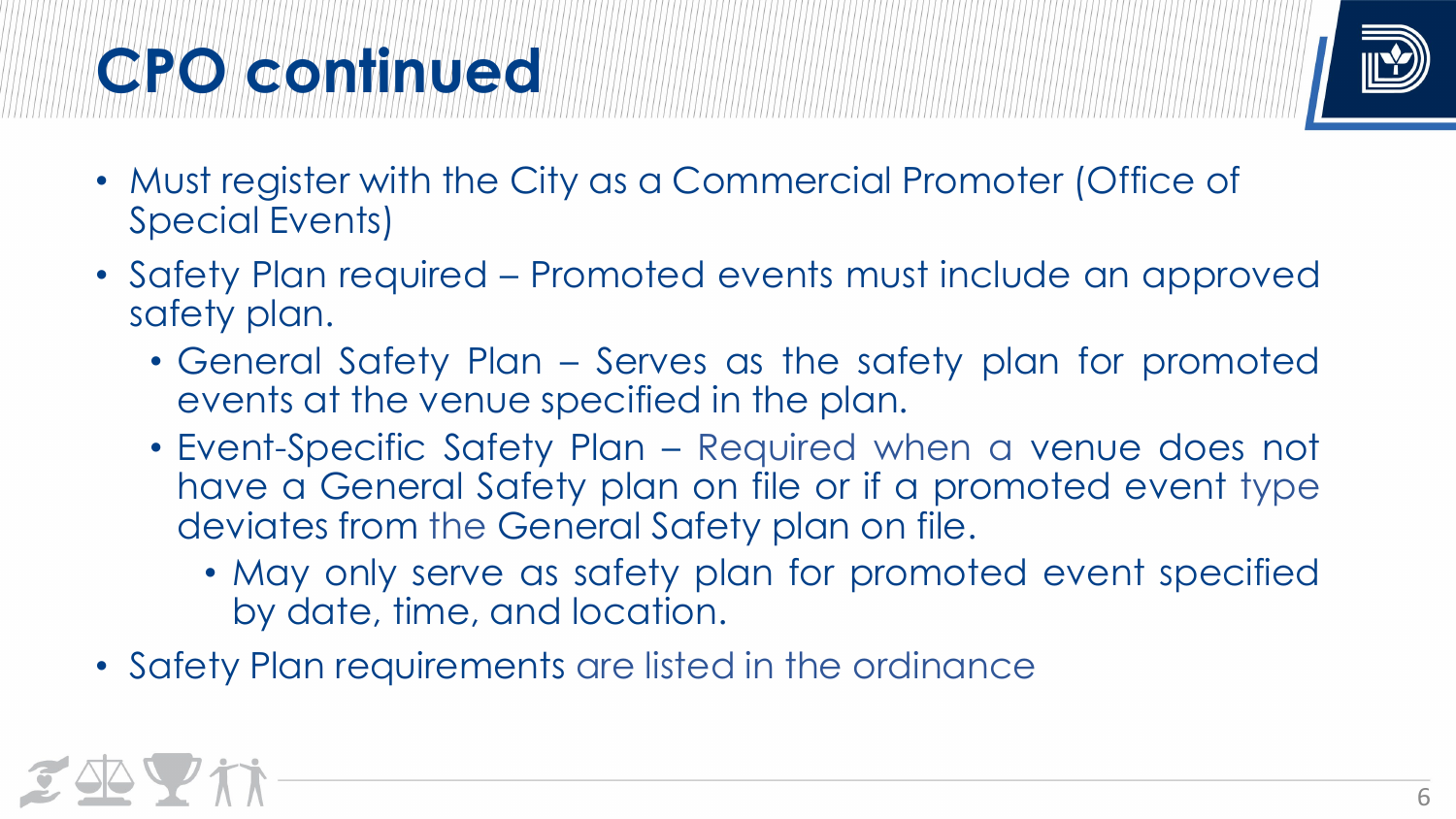### **COURLEY CONTINUES CONTINUES CONTINUES CONTINUES CONTINUES CONTINUES CONTINUES CONTINUES CONTINUES CONTINUES CO**



- Emergency Cost Recovery
	- Protect the City from financial burdens resulting from an emergency response to promoted events that violate the ordinance.
- Responsible Party
	- Any person responsible for a promoted event that did not register as a commercial promoter.
	- Any person responsible for a promoted event as a registered commercial promoter without an approved safety plan.
	- Person owns a property where the emergency response is necessary if the promoted event occurred and was not in compliance with the ordinance.

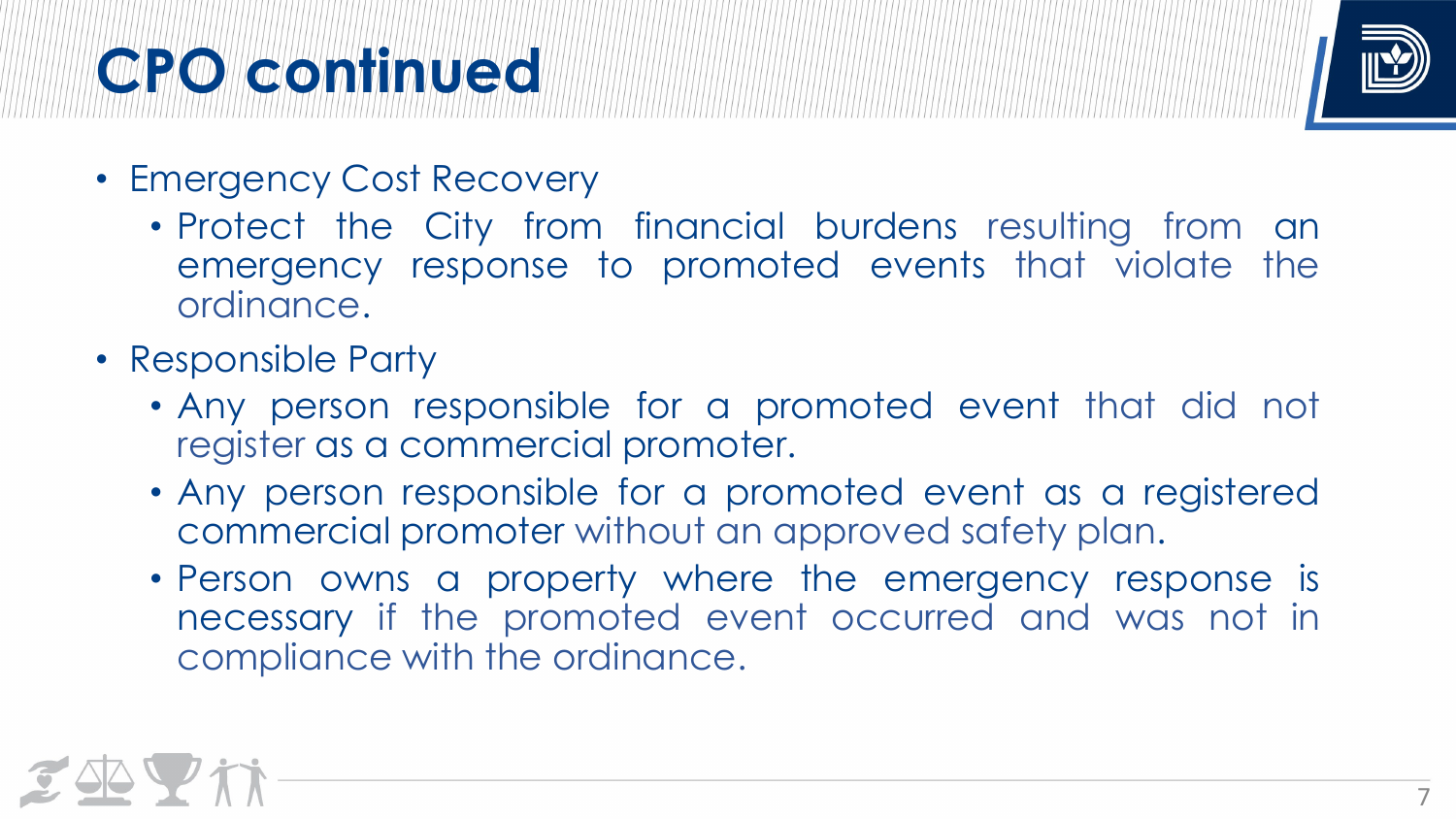## **COURLEY CONTINUES CONTINUES CONTINUES CONTINUES CONTINUES CONTINUES CONTINUES CONTINUES CONTINUES CONTINUES CO**



- Offenses Person commits an offense if they violate any of the provisions of the ordinance, including:
	- Promoting or conducting a promoted event if not registered as a commercial promoter.
	- Registration fee was not paid.
	- Safety plan violated or not provided.
- Penalties
	- \$2,000 for a violation of this ordinance or requirement of permit governing fire safety, zoning, or public health and sanitation.
	- \$500 for all other violations of the ordinance.
- Proposed amendment to make violation of this ordinance subject to enforcement under the Habitual Nuisance Property Ordinance.

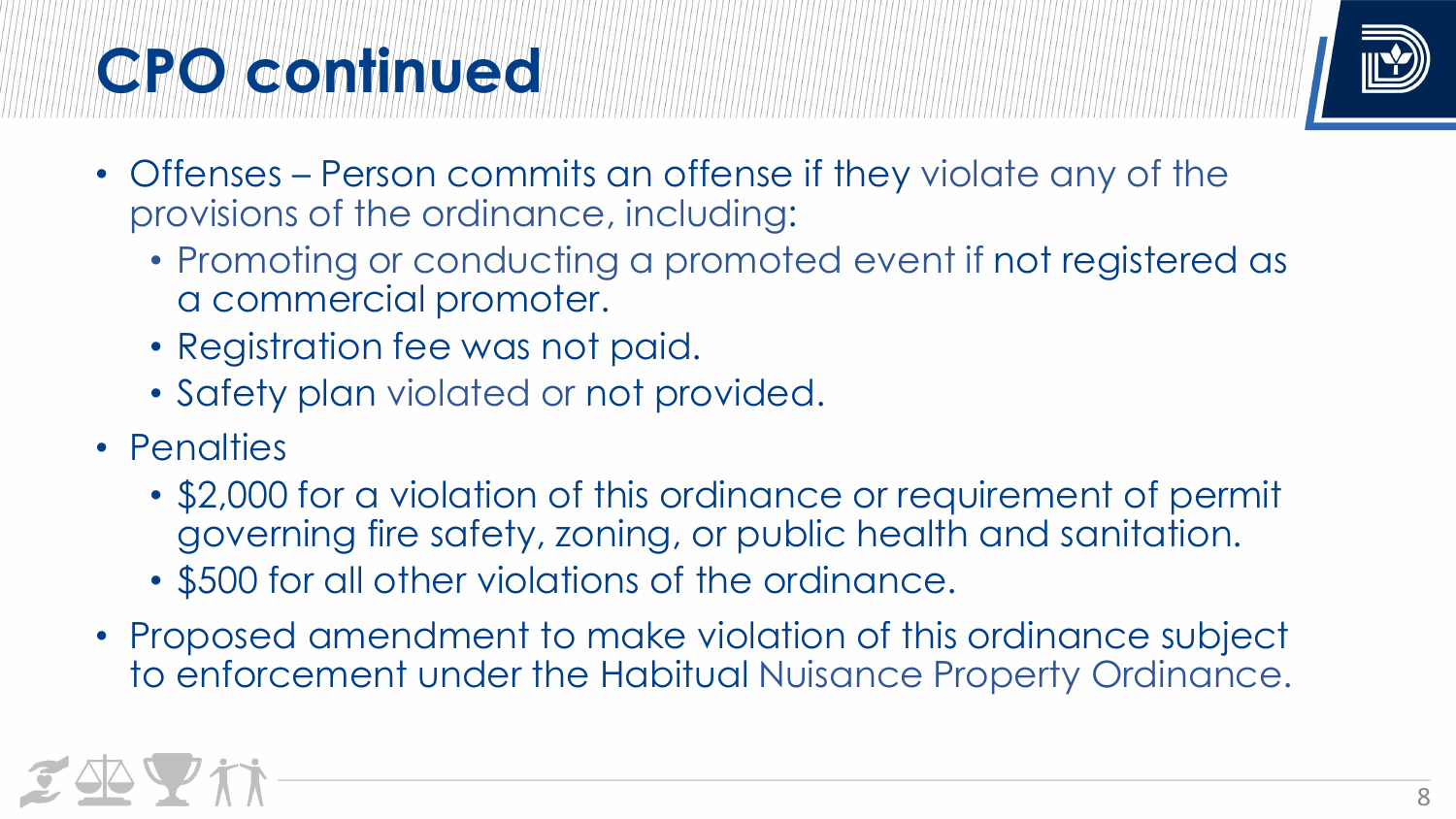### **Next Steps**



- Continue to receive feedback from stakeholders
- Ascertain appropriate fee schedule
- Determine Denial, Revocation, and Suspension periods
- Draft presentation June 13<sup>th</sup> Public Safety meeting